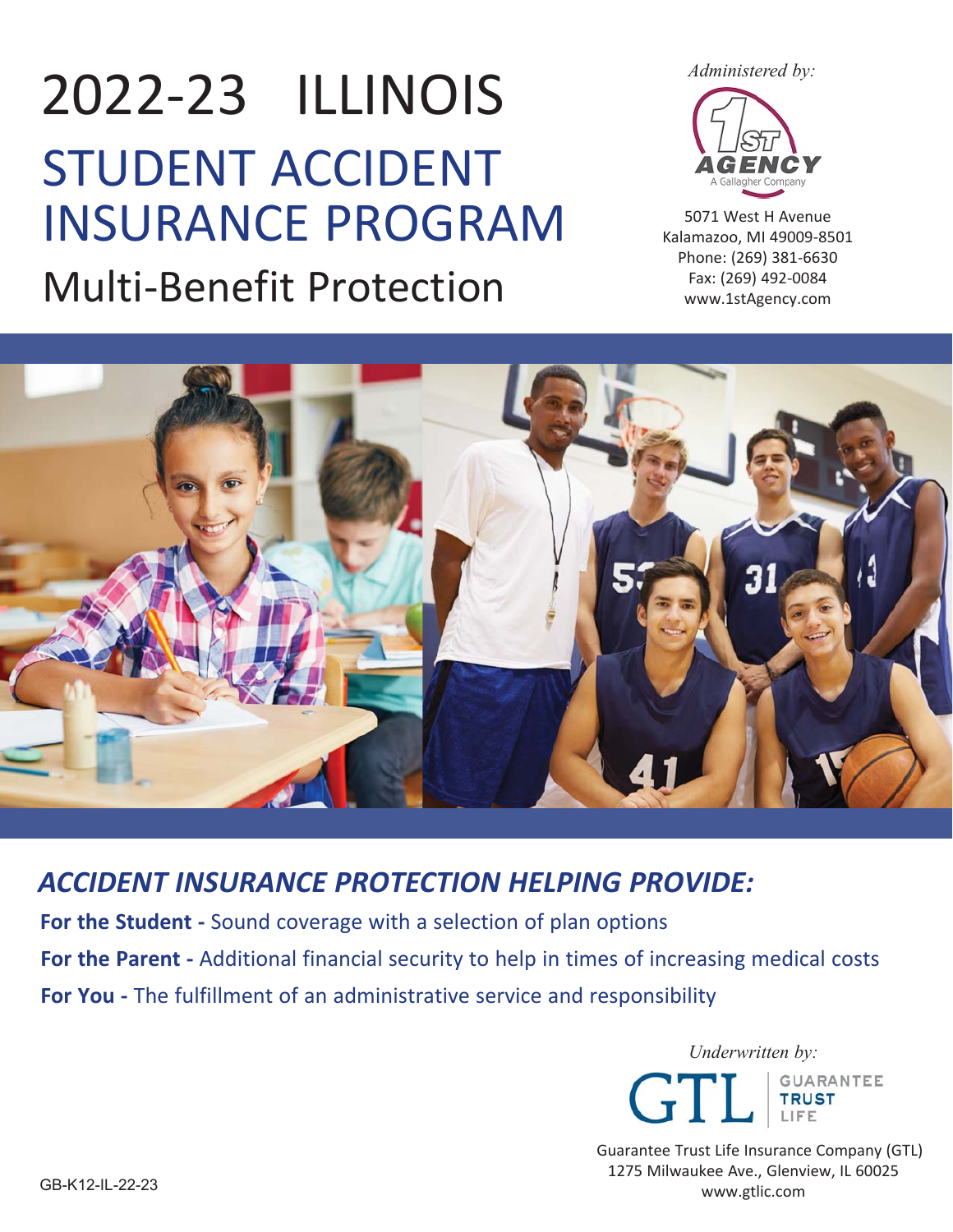

**SCHOOL-TIME STUDENT ACCIDENT COVERAGE:** Helps protect your students the entire school year, during regular school sessions, as well as when participating in other school-sponsored activities requiring the attendance of the student. Also provides protection for your students while traveling in a Designated Vehicle directly to or from the student's Residence and school to attend or participate in school activities. The expiration date of coverage shall be the close of the regular nine-month school term, except while the Insured is attending academic classroom sessions exclusively sponsored and solely supervised by the school during the summer.

**24-HOUR-A-DAY ACCIDENT COVERAGE:** Provides protection for your students 24-hours-a-day, year-round and continues until the end of the Policy Year. The student is protected AT HOME, AT SCHOOL, AT CAMP, ON VACATION. . . ANYWHERE ACCIDENTS CAN HAPPEN.

**SPORTS ACCIDENT COVERAGE**: Interscholastic sports (including practice) are covered by the School-Time and 24-Hour-A-Day Accident Coverage. Travel is also covered when going directly and uninterruptedly to and from practice or competition when traveling as a group in a Designated Vehicle. High school tackle football for grades 9 through 12 is only covered by the optional Football Only Accident Coverage, which requires an additional premium.

**FOOTBALL ONLY ACCIDENT COVERAGE:** Players in Grades 9 through 12 are covered for accidents occurring while participating in high school interscholastic tackle football practice or competition. Travel is also covered when going directly and uninterruptedly to and from such practice or competition when traveling as a group in a Designated Vehicle.

**EFFECTIVE COVERAGE DATES:** Coverage will be effective on the date of premium receipt by GTL, its representatives or school officials, or the official first day of school, whichever is later.

For interscholastic sports, coverage can pre-date the official first day of school for students who are participating in pre-school practice sessions, competition or covered travel. In such cases coverage will be effective as of the date of premium receipt but only while participating in actual practice sessions, competitions or covered travel. Other aspects of coverage will not commence until the official first day of school.

Football Only Accident Coverage begins on the date of premium receipt by GTL, its representatives or school officials, but not prior to the first official date of practice sanctioned by the State High School Association and continues through the date of the last official game of the 2022 season, including playoffs. Other aspects of coverage will not commence until the official first day of school.

**EXCESS PROVISION:** All Covered Charges over \$100 will be considered for payment on an Excess basis if any Other Valid and Collectible Insurance or Plan covers the Insured person. GTL will pay the first \$100 in Covered Charges regardless of other insurance.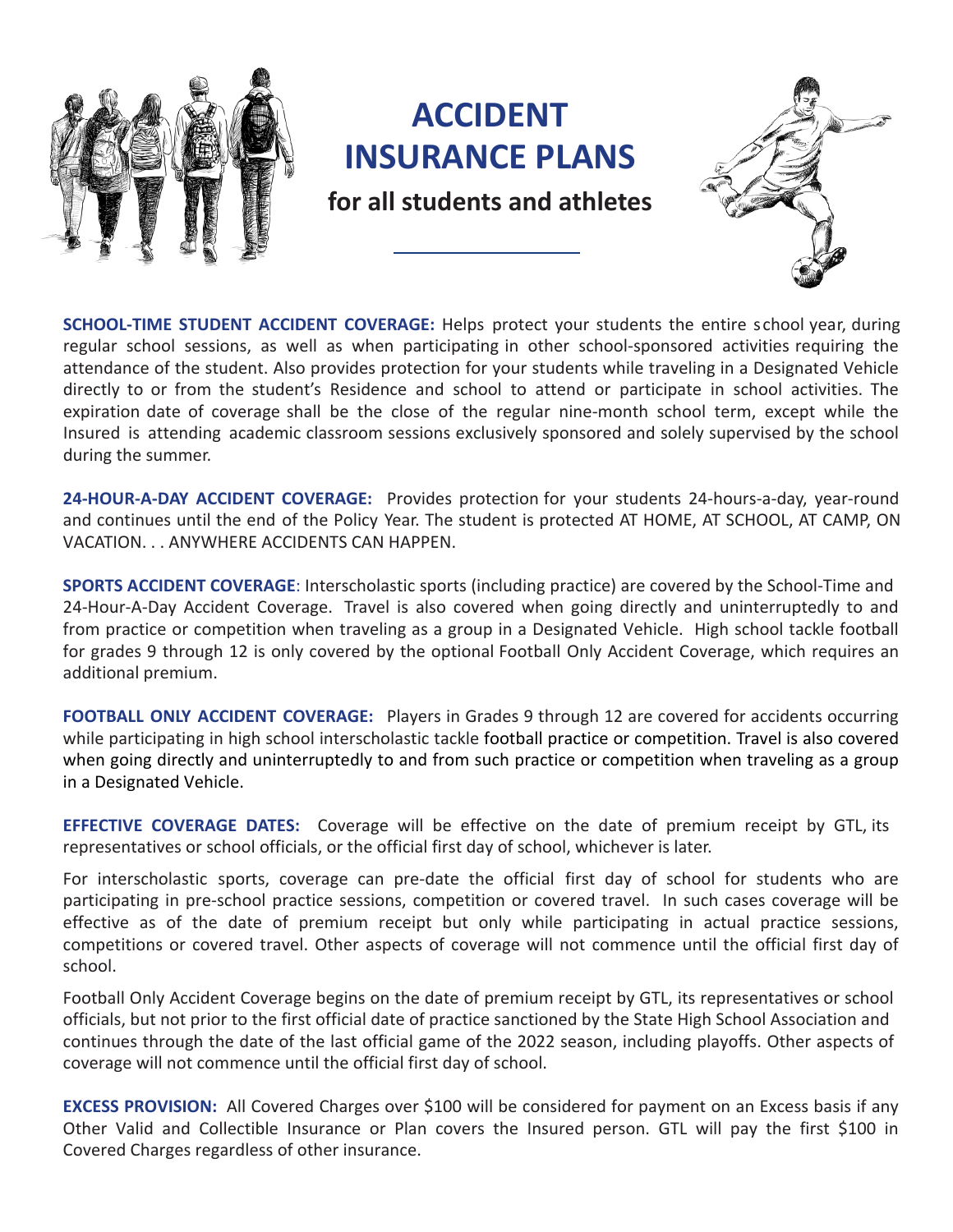# **ILLINOIS 2022-2023**

## **Benefits and Premiums**

### **All Maximum amounts are per Injury except as specifically stated.**

Injury means bodily injury, independent of disease or bodily infirmity, which directly results in loss covered by the Policy. The Injury must occur and the loss must begin while the coverage for the Insured is in force under the Policy.

| <b>COVERAGE AND BENEFITS</b>                                                                                                                                   | <b>STANDARD PLAN</b>                  | <b>DELUXE PLAN</b>                    |
|----------------------------------------------------------------------------------------------------------------------------------------------------------------|---------------------------------------|---------------------------------------|
| Maximum Benefit Amount Per Injury                                                                                                                              | \$25,000.00                           | \$25,000.00                           |
| Deductible                                                                                                                                                     | \$0.00                                | \$0.00                                |
| Hospital Room and Board and general nursing care, limited to a maximum of                                                                                      | \$200.00/day                          | \$600.00/day                          |
| Intensive Care, limited to a maximum of                                                                                                                        | \$200.00/day                          | \$600.00/day                          |
| Miscellaneous Hospital Charges, limited to a maximum of                                                                                                        | \$1,500.00                            | \$3,000.00                            |
| Doctor's Charges for Surgery, in accordance with the Surgical Schedule using                                                                                   | \$75.00<br>per unit value             | \$200.00<br>per unit value            |
| Administration of Anesthesia, limited to                                                                                                                       | 20% of the                            | 20% of the                            |
| Assistant Surgeon Charge, limited to                                                                                                                           | <b>Surgical Schedule</b><br>allowance | <b>Surgical Schedule</b><br>allowance |
| Non-Surgical Doctors' Visits, including Physical Therapy: 1st Visit up to<br>Thereafter up to<br>Physical Therapy is limited to a maximum benefit of 5 visits. | \$25.00<br>\$15.00                    | \$60.00<br>\$50.00                    |
| Hospital Emergency Care, excluding professional charges,<br>limited to a maximum of                                                                            | \$200.00                              | \$400.00                              |
| Outpatient Imaging Procedures and Interpretation for MRI/CAT Scan,<br>up to a maximum benefit of                                                               | \$200.00                              | \$500.00                              |
| Outpatient X-ray Services, limited to a maximum of                                                                                                             | \$200.00                              | \$500.00                              |
| Ambulance Charges, limited to a maximum of                                                                                                                     | \$100.00                              | \$400.00                              |
| Durable Medical Equipment including orthopedic appliances,<br>limited to a maximum of                                                                          | \$100.00                              | \$200.00                              |
| Dental Treatment, per tooth (for Injury to Sound, Natural Teeth), limited to                                                                                   | \$200.00                              | \$600.00                              |
| Motor Vehicle Accident injuries, limited to                                                                                                                    | \$5,000.00                            | \$5,000.00                            |
| Loss of Life                                                                                                                                                   | \$5,000.00                            | \$5,000.00                            |
| Single Dismemberment - (Loss of One Hand, One Foot, Entire Sight of One<br>Eye or Hearing One Ear)                                                             | \$1,000.00                            | \$1,000.00                            |
| Double Dismemberment - (Loss of both Hands, Both Feet, Entire Sight of Both<br>Eyes, Hearing both Ears or Loss of Speech)                                      | \$10,000.00                           | \$10,000.00                           |
| PREMIUMS (ONE-TIME ANNUAL PAYMENT)                                                                                                                             | <b>STANDARD PLAN</b>                  | <b>DELUXE PLAN</b>                    |
| SCHOOL-TIME STUDENT ACCIDENT COVERAGE<br>Students - Grades Pre-K - 8<br>Grades 9 - 12                                                                          | \$23.00<br>\$46.00                    | \$52.00<br>\$105.00                   |
| <b>24-HOUR-A-DAY ACCIDENT COVERAGE</b><br>Students - Grades Pre-K - 12                                                                                         | \$125.00                              | \$275.00                              |
| OPTIONAL FOOTBALL ONLY ACCIDENT COVERAGE<br>Per Player - Grades 9 - 12                                                                                         | \$162.00                              | \$369.00                              |